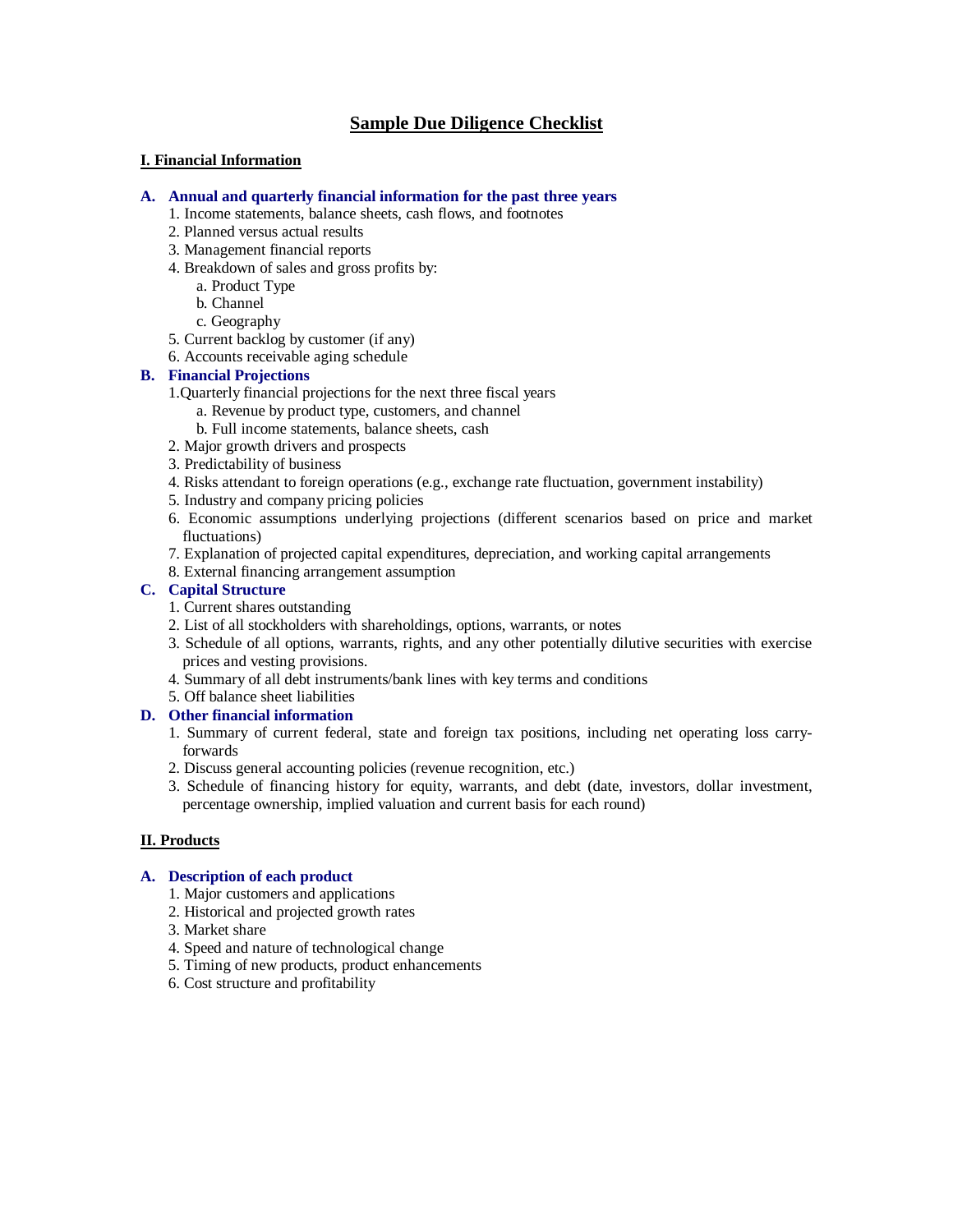#### **III. Customer Information**

- **A. List of top 15 customers for the past two fiscal years and current year-to-date by application** (name, contact name, address, phone number, product(s) owned, and timing of purchase(s))
- **B. List of strategic relationships**  (name, contact name, phone number, revenue contribution, marketing agreements)
- **C. Revenue by customer** (name, contact name, phone number for any accounting for 5 percent or more of revenue)
- **D. Brief description of any significant relationships severed within the last two years.** (name, contact name, phone number)
- **E. List of top 10 suppliers for the past two fiscal years and current year-to-date with contact information**

(name, contact name, phone number, purchase amounts, supplier agreements)

# **IV. Competition**

- **A. Description of the competitive landscape within each market segment including:**
	- 1. Market position and related strengths and weaknesses as perceived in the market place
	- 2. Basis of competition (e.g., price, service, technology, distribution)

# **V. Marketing, Sales, and Distribution**

#### **A. Strategy and implementation**

- 1. Discussion of domestic and international distribution channels
- 2. Positioning of the Company and its products
- 3. Marketing opportunities/marketing risks
- 4. Description of marketing programs and examples of recent marketing/product/public relations/media information on the Company

## **B. Major Customers**

- 1. Status and trends of relationships
- 2. Prospects for future growth and development
- 3. Pipeline analysis

# **C. Principal avenues for generating new business**

- **D. Sales force productivity model**
	- 1. Compensation
	- 2. Quota Average
	- 3. Sales Cycle
	- 4. Plan for New Hires

# **E. Ability to implement marketing plan with current and projected budgets**

#### **VI. Research and Development**

#### **A. Description of R&D organization**

- 1. Strategy
- 2. Key Personnel
- 3. Major Activities

#### **B. New Product Pipeline**

- 1. Status and Timing
- 2. Cost of Development
- 3. Critical Technology Necessary for Implementation
- 4. Risks